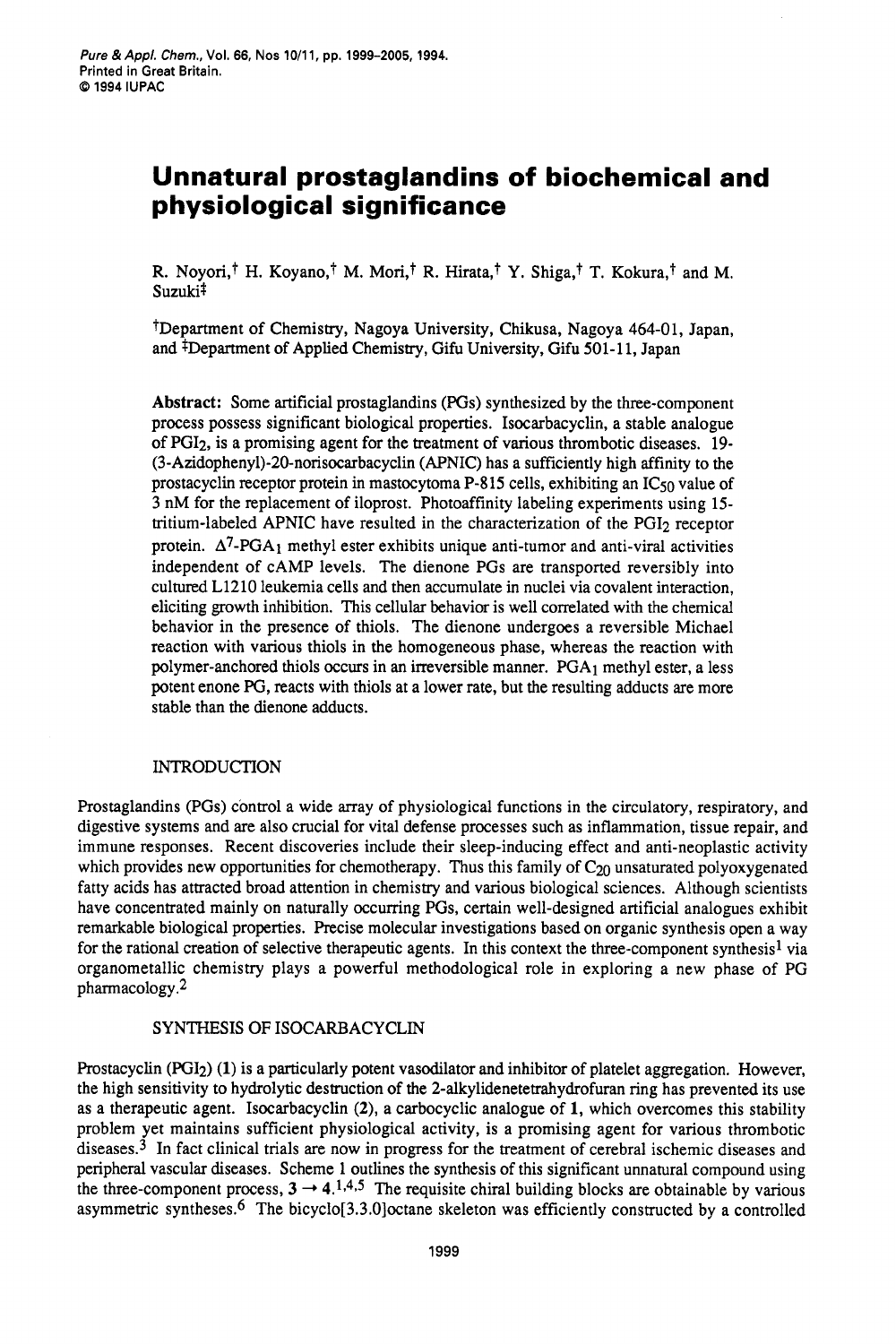

 $R = Si(CH<sub>3</sub>)<sub>2</sub>-t-C<sub>4</sub>H<sub>9</sub>$  $SiR'_{3} = Si(CH_{3})_{2}C_{6}H_{5}$ 

> a: (1) **(lE,3S)-LiCH=CHCH[OSi(CH3)2-t-C4H9]-n-C5H11,** Zn(CH3)2, THF, -78 "C; **(2) LiCH=CHCH[OSi(CH3)2-r-C4H9]-n-C5H11,** CuI, (n-CqHg)-jP, THF-ether, -78 "C; **(2)**   $(C_6H_5)$ <sub>3</sub>SnCl, HMPA,  $-78$  °C; (3) ICH<sub>2</sub>C=C(CH<sub>2</sub>)<sub>3</sub>COOCH<sub>3</sub>, HMPA,  $-30$  °C; 82%. *c*: Zn-CH<sub>2</sub>Br<sub>2</sub>-TiCl<sub>4</sub>, CH<sub>2</sub>Cl<sub>2</sub>, 0 °C, 97%. *d*: (1) 9-BBN, CH<sub>3</sub>COOCH<sub>3</sub>, THF, 0 °C; (2) NaOH,  $H_2O_2$ , 0 °C; 84%. *e*: pyridinium dichromate,  $CH_2Cl_2$ , 85%. *f*:  $LiCu[Si(\overline{CH_3})_2C_6H_5]_2(CN)$ , THF, -78 °C, 85%.  $g: m\text{-}CF_3C_6H_4COCl$ , 4-(dimethylamino)pyridine, CH3CN, 90%. *h: hv,* N-methylcarbazole, Mg(C104)2, THF-H<sub>2</sub>O, 75%. *i*: (1) LiN(*i*-C<sub>3</sub>H<sub>7</sub>)<sub>2</sub>, THF, -78 °C; (2) CS<sub>2</sub>, HMPA, -78 °C; (3) CH<sub>3</sub>I, 0 °C; 68%. *j*: (*n*-C<sub>4</sub>H<sub>9</sub>)<sub>3</sub>SnH, cat. (*t*-C<sub>4</sub>H<sub>9</sub>O)<sub>2</sub>, benzene, 65 °C, 86%. *k*: aq HClO<sub>4</sub>, CH<sub>3</sub>OHether, 98%. *I:* CF3COOH, CH2C12, -78 to **-20** "C, 96%. m: aq NaOH-CH30H, 100%.  $ICH_2C \equiv C(CH_2)_{3}COOCH_3$ , HMPA, -40 °C; 71%. *b*: (1) (1E,3S)-

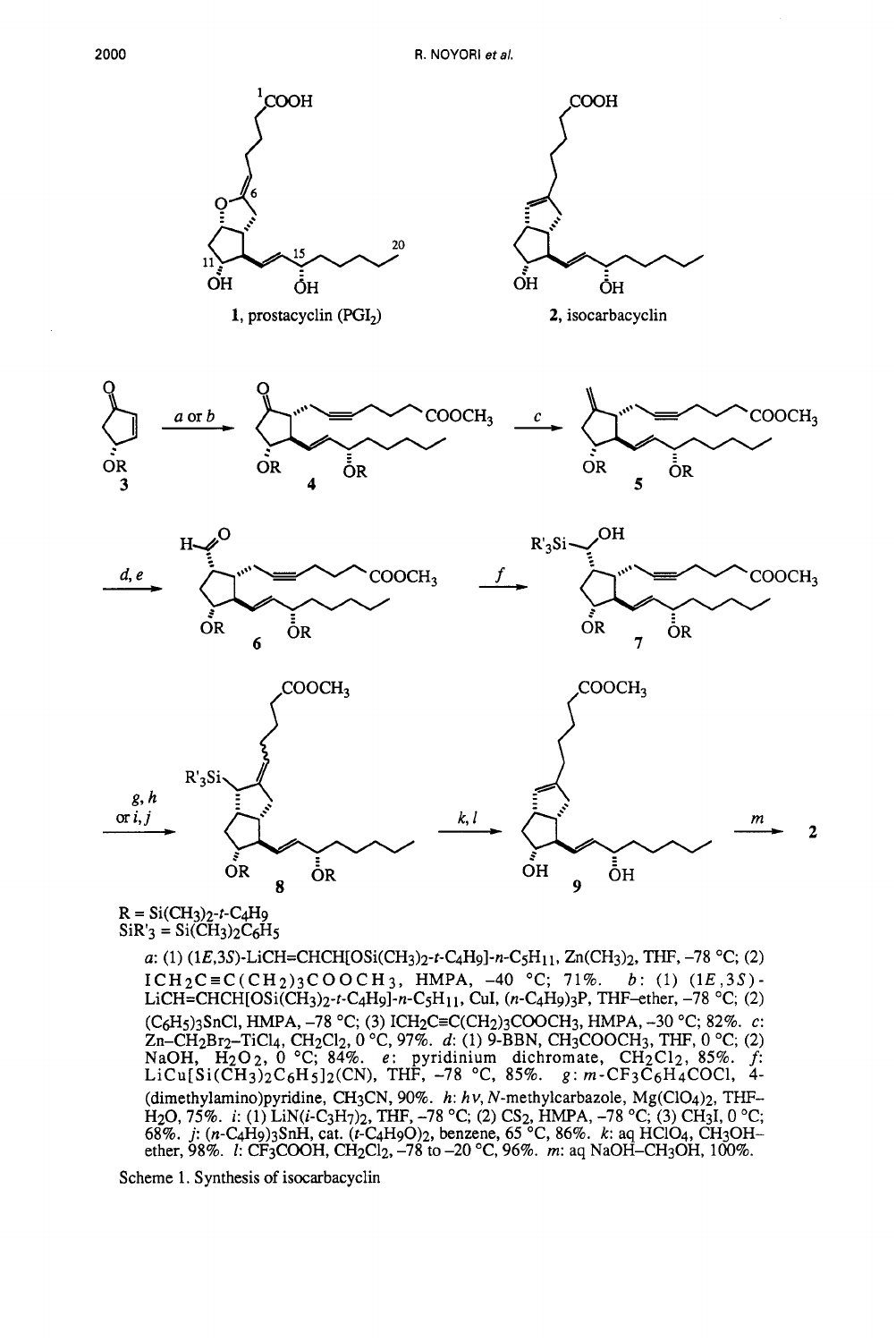radical cyclization,  $7 \rightarrow 8$ , and the protodesilylation of the allylsilane 8 allowed the selective placement of the C=C bond at the desired position.7

> DESIGN AND SYNTHESIS OF **A** PHOTOAFFINITY PROBE FOR A PROSTACYCLIN RECEPTOR

The diverse biological activities of **PGs** emerge via a series of signal transductions initiated by the binding of PGs to the corresponding specific receptor proteins in cell membranes. Precise molecular level investigations required to create therapeutic agents having enhanced metabolic stability and higher tissue selectivity. PGI<sub>2</sub> activates adenylate cyclase via Gs proteins to promote the cAMP production. Unfortunately, little is known about the structures of the PGI2 receptor proteins and their functions because of their low concentrations in cell membranes and the lack of suitable agonists or antagonists to purify a receptor protein in addition to the instability of PGI2. We have developed for the first time a stable, very efficient photoaffinity probe for a PGI<sub>2</sub> receptor protein through structural modification of readily accessible isocarbacyclin methyl ester **(9).8** 

Assuming that the PGI<sub>2</sub> receptor protein recognizes the terminal carboxyl group,  $sp^2$ -hybridized C(6) atom, chiral cyclopentane ring, and the 11- and 15-hydroxyl groups of 1, we planned to incorporate an azidophenyl group into the terminus of the *o* side chain of the stable analogue **2.** The initial target was the standard structure of the *o* side chain comprising the zigzag-oriented eight carbon atoms including three in the aromatic ring. We further investigated the influence of the chain length and the position of azido function on the aromatic ring to the affinity for the PGI<sub>2</sub> receptor protein. These compounds can be



*a*: Ti(O-*i*-C<sub>3</sub>H<sub>7</sub>)<sub>4</sub>, L-(+)-diisopropyl tartrate, (CH<sub>3</sub>)<sub>3</sub>COOH, CH<sub>2</sub>Cl<sub>2</sub>, -20 °C, 93%. *b*: **(CH3C0)20,4-(dimethylamino)pyridine,** CH2C12,96%. c: (1) CH3COOH-H20, 100 "C; (2) K2C03-H20; 92%. *d:* NaIO4, W-ether-HzO, 96%. *e:* NaH, DME-toluene, 92%.  $f: (1)$  NaBH<sub>4</sub>-CeCl<sub>3</sub>, CH<sub>3</sub>OH, 0 °C; (2) chromatographic separation of C(15) diastereomers; 38%. g: LiOH, H<sub>2</sub>O-CH<sub>3</sub>OH, 98%.

Scheme 2. Synthesis of APNIC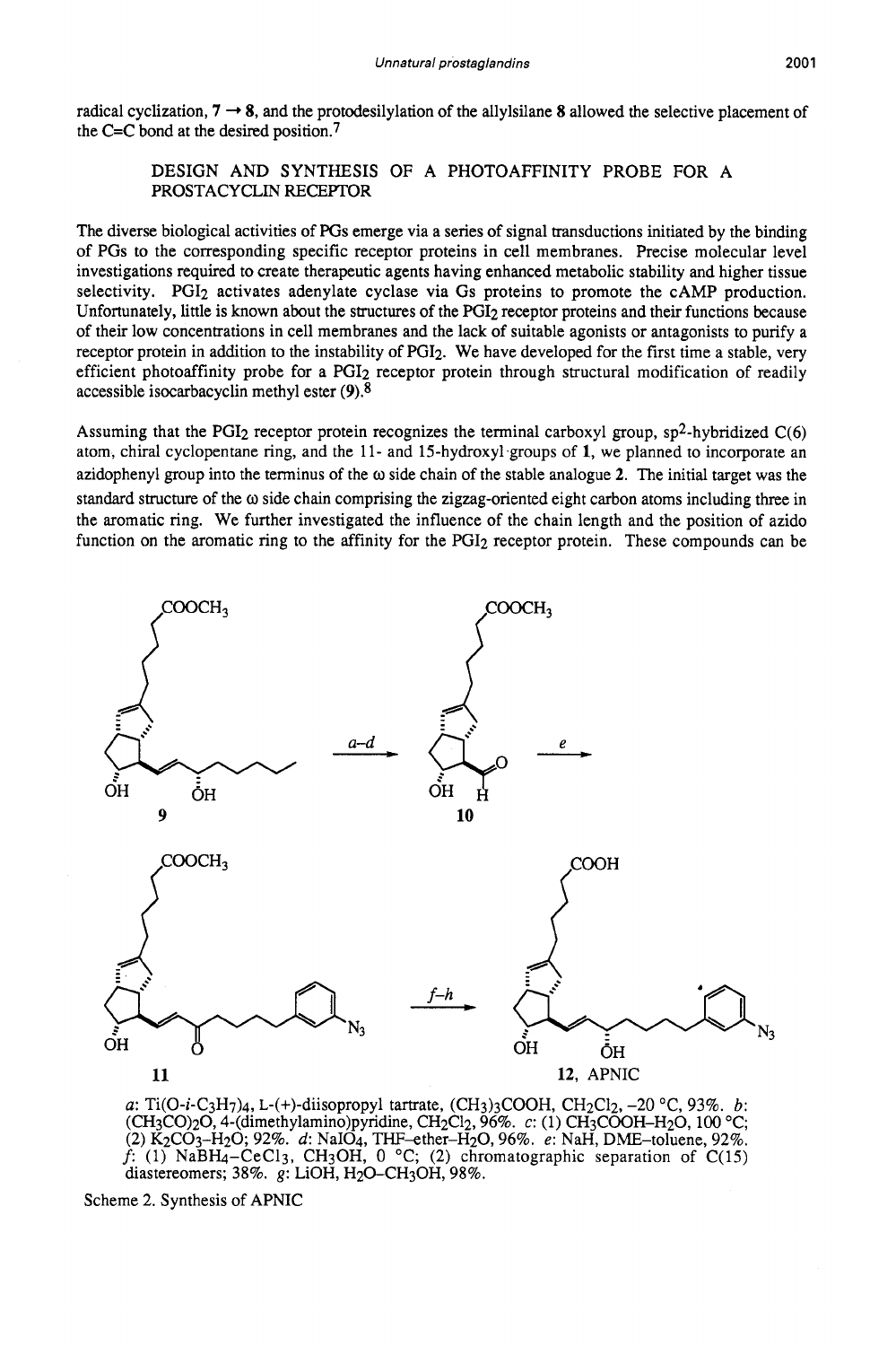prepared by selective oxidative cleavage of the *o* side chain of **9,** giving the aldehyde **10,** and reconstruction of the chain structure using appropriate azide-containing Horner-Emmons reagents. As a consequence, we found that **19-(3-azidophenyl)-2O-norisocarbacyclin (12),** abbreviated as APNIC, has a sufficiently high specific affinity to the PGI<sub>2</sub> receptor protein in mastocytoma P-815 cells, exhibiting an IC50 value of **3** nM for the replacement of iloprost bound to the receptor protein.9 Scheme **2** illustrates the synthetic sequence. The  $C(15)$  absolute configuration was determined by chemical correlation to optically pure glycerol acetonide. Interestingly, APNIC having a "ten-carbon" *o* side chain showed higher affinity than other analogues with a standard "eight-carbon" side chain. Furthermore, this compound appeared to act as an agonist for the PGI<sub>2</sub> receptor as judged by dose-dependent stimulation of adenylate cyclase in the presence of guanosine triphosphate.<sup>9</sup>

Investigation using the isotope-labeled compound,  $[3H]$ APNIC, obtained via reduction of the C(15) ketonic precursor **11** by a [3H]NaBH4-CeC13 mixture, revealed that (1) specific binding of **12** for the  $PGI<sub>2</sub> receptor is ca. 70% for total binding; (2) 12 binds selectively to the  $PGI<sub>2</sub> receptor in mastocytoma$$ membrane but much more weakly to the coexistent PGE<sub>2</sub> receptor; (3) it interacts with a single binding site with a dissociation constant,  $K_d$ , of 4.7 nM and a maximum binding,  $B_{\text{max}}$ , of 0.58 pmol/mg protein (Scatchard analysis); (4) **12** binds to the PGI2 receptor coupled with GTP binding proteins.9

Photoaffinity labeling of the receptor protein was conducted by incubation of the radioligand, [3H]APNIC, with the plasma membrane of mouse mastocytoma P-815 cells followed by irradiation with a UV lamp **(254** nm).9 Filter assays indicated that 80% of the specific binding of **12** to mastocytoma membrane had been photolabeled. Subsequent sodium dodecyl sulfate-polyacrylamide gel electrophoresis (SDS-PAGE) analysis indicated a major peak at around 43 kDa visualized by fluorography. The incorporation of radioactivity to the **43** kDa protein band had been completely inhibited by iloprost, unlabeled APNIC **(12),**  and isocarbacyclin (2) and to a slightly lesser extent by PGE<sub>1</sub>. PGE<sub>2</sub>, PGD<sub>2</sub>, and PGF<sub>2 $\alpha$ </sub> did not affect the photoincorporation of this protein. Photolabeling was also attenuated by GTPyS. These results support the idea that this protein corresponds to the PGI<sub>2</sub> receptor. The strong platelet-aggregation inhibition by PGI2 prompted us to extend this technique to porcine and human platelet membranes. Consequently, the specific photolabeling of a 45 kDa (Fig. 1)9 and **52** kDal0 proteins was realized. These PGI<sub>2</sub> receptor proteins are thought to be glycoproteins based on their broad bands. Thus the PGI<sub>2</sub> receptor was unambiguously identified for the first time by using a newly devised irreversible specific photoaffinity probe.



Fig. 1. SDS-PAGE and fluorogram of labeled proteins for porcine platelet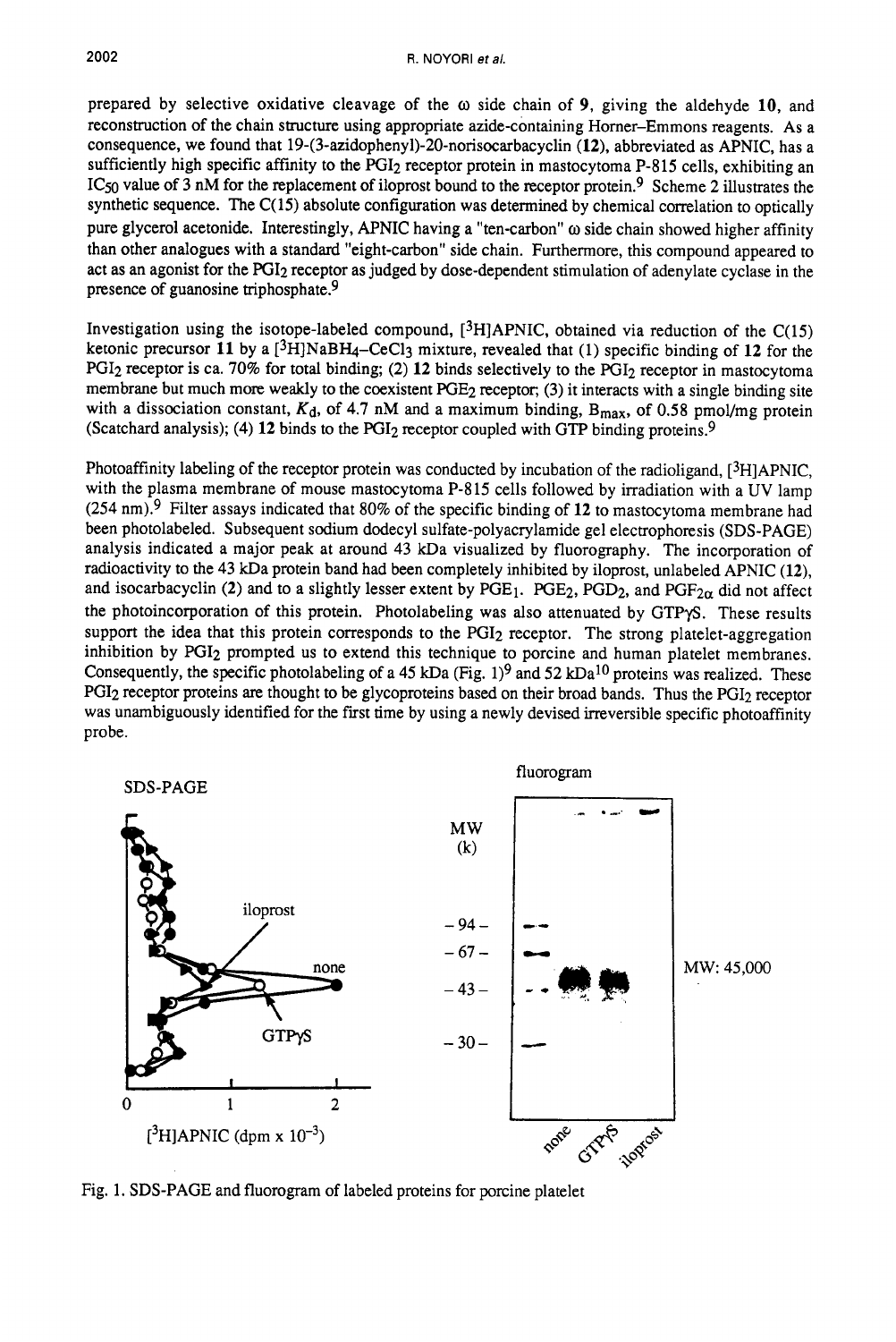## CHEMICAL IMPLICATIONS FOR ANTI-TUMOR AND ANTI-VIRAL PROSTAGLANDINS

Some cyclopentenone PGs show potent anti-tumor and anti-viral effects without affecting cAMP levels.<sup>11</sup> For instance,  $\Delta^7$ -PGA<sub>1</sub> methyl ester (14) and  $\Delta^{12}$ -PGJ<sub>2</sub> (15), unconventional dienone PGs, commonly prohibit growth of L1210 leukemia cell with  $IC_{50}$  values of 0.3 and 0.7  $\mu$ g/mL, respectively, and also inhibit primary transcription of HSV-2 with ID<sub>50</sub> of 0.35 and 1.8  $\mu$ g/mL. An extensive study of the structure/activity relationship indicated that the presence of the cross-conjugated dienone system is essential for the exertion of the potent growth-inhibiting activity; simple 2-cyclopentenone and 2 **alkylidenecyclopentanone** derivatives are active but with lower potency.12 Such PG activities at noncytotoxic doses may provide new therapeutic strategies. The cross-conjugated dienone **14** which is readily accessible by the three-component synthesis using a  $C_7$  aldehyde as the  $\alpha$  side-chain unit, as shown in Scheme 3 (aldol route),<sup>5,13</sup> is now under preclinical investigation for the treatment of chemotherapeutically resistant ovarian cancer. This dienone slowly arrests the cell cycle at the G<sub>1</sub> phase after doing.



 $HCO(CH<sub>2</sub>)<sub>5</sub>COOCH<sub>3</sub>$ ,  $-78$  to  $-30$  °C;  $92\%$  (a 10:1 mixture of 7S and 7R diastereomers). *b:* CH3S02C1, **4-(dimethylamino)pyridine,** CH2C12, 80%. c: 2: 1: 1 CH3COOH-THF-H20,60 "C, **72%.** 

Scheme 3. Synthesis of  $\Delta^7$ -PGA<sub>1</sub> methyl ester

The detailed study of the behavior of the dienone PGs using cultured **L1210** cells revealed the presence of a unique mechanism for the cellular uptake and nuclear accumulation outlined in Scheme  $4.14$  The pharmaco-kinetic investigation of **15** indicated that: **(1)** the PG undergoes reversible carrier-mediated incorporation to the cells, establishing a rapid influx-efflux system at  $>20$  °C; (2) a considerable medium/cell concentration gradient is present, favoring cellular uptake by a factor of up to **20;** (3) the intracellular PG is incorporated into nuclei at  $37^{\circ}$ C without metabolization; (4) the PG is eventually bound



Scheme 4. Behavior of  $\Delta^{12}$ -PGJ<sub>2</sub> at cell level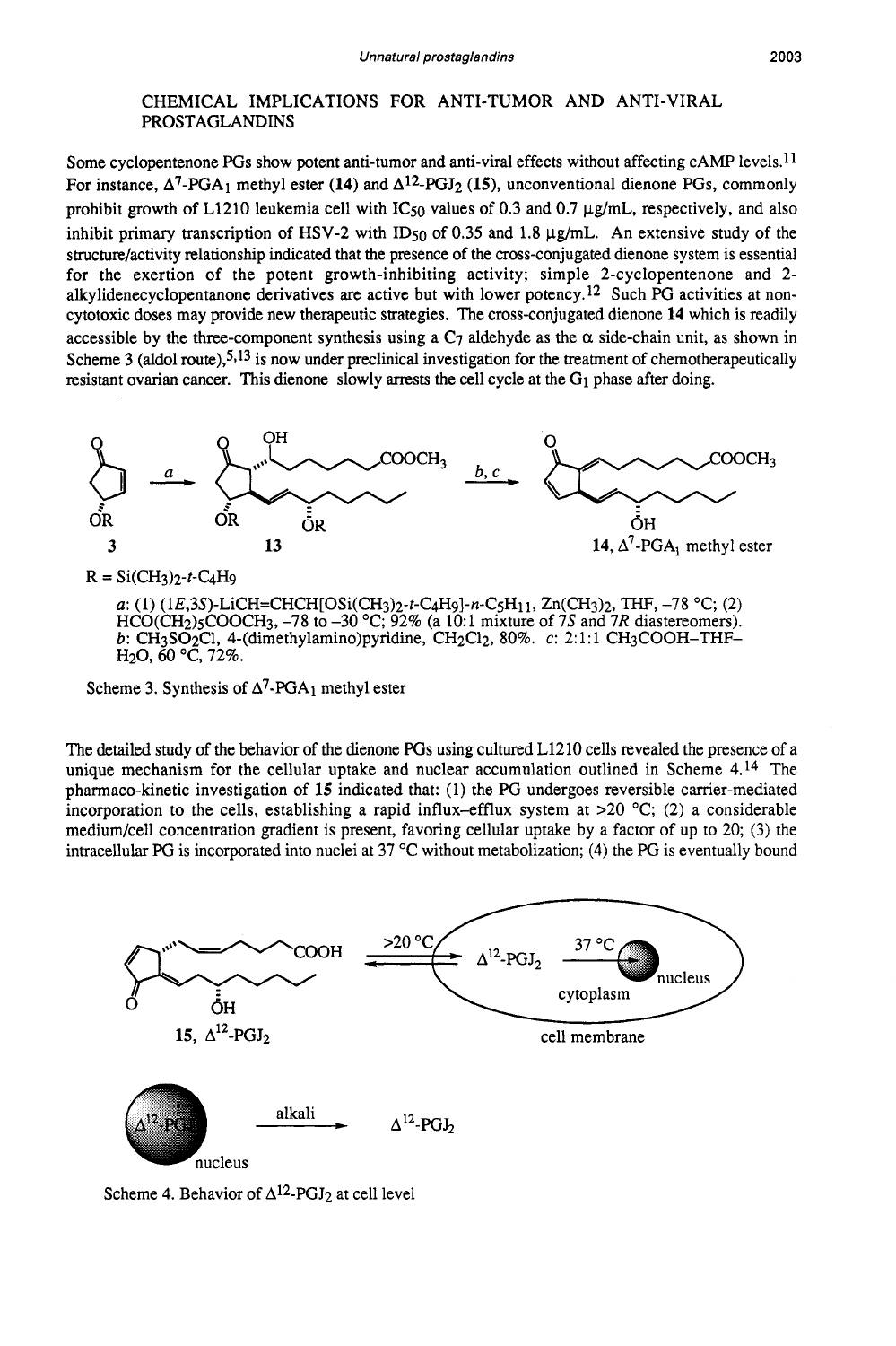to nuclear proteins through a covalent bond. The final process **is** irreversible under physiological conditions, while alkali treatment effects the dissociation to the free PG. Structurally related 14 and 15 show the same characteristics. PGA2, a simple enone analogue, is transported into the cells and nuclei in a similar manner but is bound to the nuclei to a lesser extent. We have been interested in the chemical interpretation of such biological properties of the unsaturated PGs, particularly their cellular behavior, nature of the target molecules, and the origin of the difference in potency between the dienone and enone compounds.2

We frst examined the reaction of the dienone **14** with various nucleophiles under conditions mimicking the physiological system (phosphate buffer, pH 7.4) and found that only thiols such as methanethiol, butanethiol, mercaptoethanol, mercaptoacetic acid, cysteine, and glutathione, react with **14** (Scheme 5). The Michael addition took place selectively at the C(11) position, leading to products of type **16.** The MO calculation using **(E)-4-methyl-5-ethylidene-2-cyclopentenone** as a model suggests that this regioselectivity is due to a larger LUMO coefficient and less net atomic charge for the carbon corresponding to the PG  $C(11)$  position with respect to  $C(7)$ . With excess thiols, the 7,11-bis-thiol adducts were formed. The dienone was inert to non-thiol biomolecules such as nucleotides, carbohydrates, and amino acids. PGA<sub>1</sub> methyl ester **(17),** an enone, reacted with thiols similarly to fom the adducts **18.** A kinetic study indicated that the conjugate addition of mercaptoethanol to the dienone 14 at 25 °C proceeded six-times faster than to the enone **17.** The reduction potentials  $(Ep)$ ,  $-1.64$  and  $-1.96$  V for **14** and **17**, respectively, reflect well on their reactivities. The addition is reversible and, notably, the dienone-thiol adduct is less stable than the enone-thiol adduct as judged by the dissociation constants  $(K_d)$ , 3.3 mM and 0.11 mM for 16 and 18, respectively. The glutathione adducts behave similarly,  $K_d(16) = 2.9$  mM vs  $K_d(18) = 0.16$  mM. Thus the dienone **14** reacts with thiols faster than the enone **17** but, under thermodynamic conditions, the former exists in its free state to a greater extent than does the latter. R. NOYORI et al.<br>
16. NoYORI et al.<br>
16. NoYORI et al.<br>
16. The final process is irreversible under physiological<br>
18. the dissociation to the free PG. Structurally related 14 and 15<br>
18. If the unsatured PGs, particularl 8. NOYORI et al.<br>
muclear proteins through a covalent bond. The final process is irreve<br>
muclear proteins through a covalent bond. The final process is irreve<br>
muclear proteins ROA<sub>2</sub> a simple enon analogue, is rapported<br>



Scheme *5.* Reaction of anti-tumor PGs and thiols in CH30H (pH 7.4 buffer)

Polymer-anchored thiols may mimic biological thiols in nuclei. The dienone **14** dissolved in methanol (pH 7.4 buffer, 25 "C) reacted with Sepharose-bound mercaptoethanol or glutathione **(19** and **20,** respectively)



**19,** Thiopropyl-Sepharose 6B (reduced form)



**20,** Activated Thiol-Sepharose 4B (reduced form)